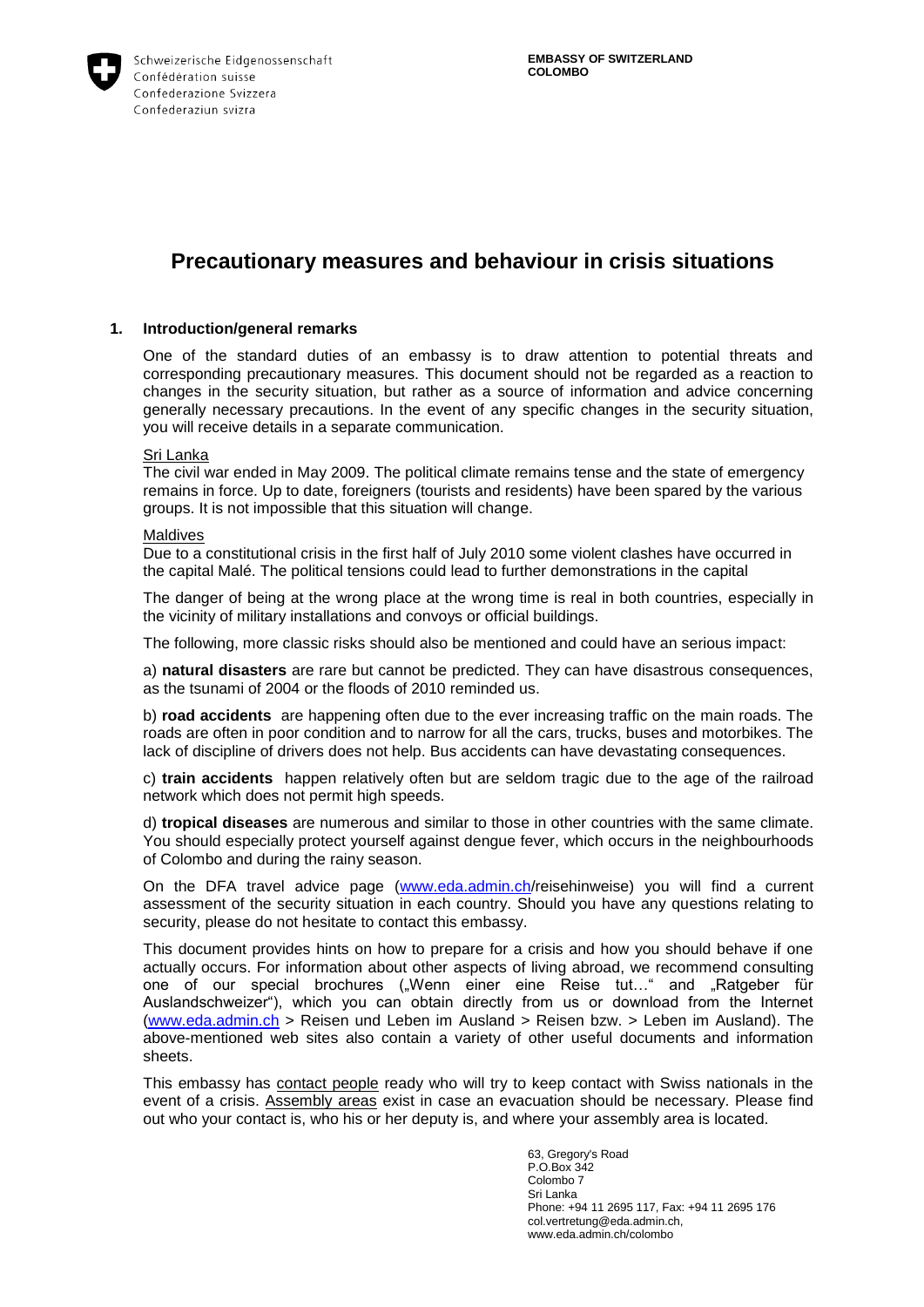In the case of a crisis, this embassy only has limited means of helping you. For this reason it is important that you assume responsibility for your own safety and take appropriate precautions.

# **2. Precautionary measures**

The following items should always be kept close at hand in case a crisis should occur:

- Valid passport/ID (obtaining a new passport can take up to 40 days), plus (where applicable) driver's licence and vehicle papers, residence permit and exit visa, valid entry visa, vaccination certificate for country of destination, and any other important documents
- Cash and foreign currency reserves, credit cards, bank cards
- List of important phone numbers and other details (relatives and friends, embassy and contact person, police, fire brigade, ambulance service, doctor, numbers of your passport, bank account(s), credit cards, social insurance, other insurance policies, blood group, etc.)
- Emergency supplies of drinking water, foodstuffs (possibly a portable cooker), fuel and any medication you depend on
- Portable first-aid kit, including antibiotics and painkillers
- Battery-operated (short-wave) radio, flashlight plus spare batteries
- Mobile phone, fully charged spare battery or charger that does not require mains power supply, plus adequate call credit
- Fire extinguisher
- This information sheet

You can minimise the risk of damage or losses by taking certain precautions:

- Have your house and its installations and household systems inspected for safety (resistance to earthquakes, fire, flooding and storms), and be sure to install smoke detectors/fire alarms.
- Ensure that all walls, doors and windows are properly burglar-proofed and if necessary hire the services of a security firm.
- Pre-arrange a meeting place with your family to be used in case access to your house should be cut off.
- Find out about escape routes to the border, the nearest shelter and the nearest assembly area.
- Make sure you have all necessary vaccinations.
- Plan for the possibility that you will have to leave pets behind in case of evacuation.
- Find out about other safety precautions (e.g. [www.svv.ch](http://www.svv.ch/) > Konsumenteninfo > Prävention, [www.bag.admin.ch](http://www.bag.admin.ch/), [www.seismo.ethz.ch](http://www.seismo.ethz.ch/) > Info, [www.who.int](http://www.who.int/), [www.fema.gov](http://www.fema.gov/), [www.travel.state.gov/travel](http://www.travel.state.gov/travel), [www.gfz-potsdam.de](http://www.gfz-potsdam.de/), [www.safecanada.ca](http://www.safecanada.ca/) > Conseils pour les individus et leur famille / Self-Help Advice for Families and Individuals, [www.ready.gov](http://www.ready.gov/)).
- Subscribe to an SMS alerts service (e.g. [http://www.tsunami-alarm-system.com](http://www.tsunami-alarm-system.com/)).

Crises can give rise to major material losses, so be sure to take the necessary precautions:

- Soliswiss insurance ([www.soliswiss.ch](http://www.soliswiss.ch/)) against loss of means of existence due to political crises
- Building and contents insurance including disaster cover (be sure to frequently update the inventory of contents!)
- Health, accident and/or travel insurance, including cover for medical treatment abroad and repatriation, and/or membership of REGA rescue service ([www.rega.ch](http://www.rega.ch/))
- Keep copies of important documents (passports, insurance policies, contracts, inventories, pension card, CV, etc.) in a safe place, e.g. with relatives in Switzerland

It is also advisable to:

- Take out life insurance
- Grant power of attorney to your spouse or partner
- Have your will kept in a safe place (e.g. deposited at the embassy/ or with a solicitor in Switzerland)

Notify the embassy about changes of address and phone numbers (including mobile phones), email addresses, etc., so that you can be contacted without delay in case of an emergency.

## **3. Behaviour in the event of an impending crisis**

When the first signs of a developing crisis become apparent, ensure that you have taken all necessary precautionary measures. Notify the embassy about any visitors arriving from Switzerland, or ask them to complete the registration form for persons in transit (which is posted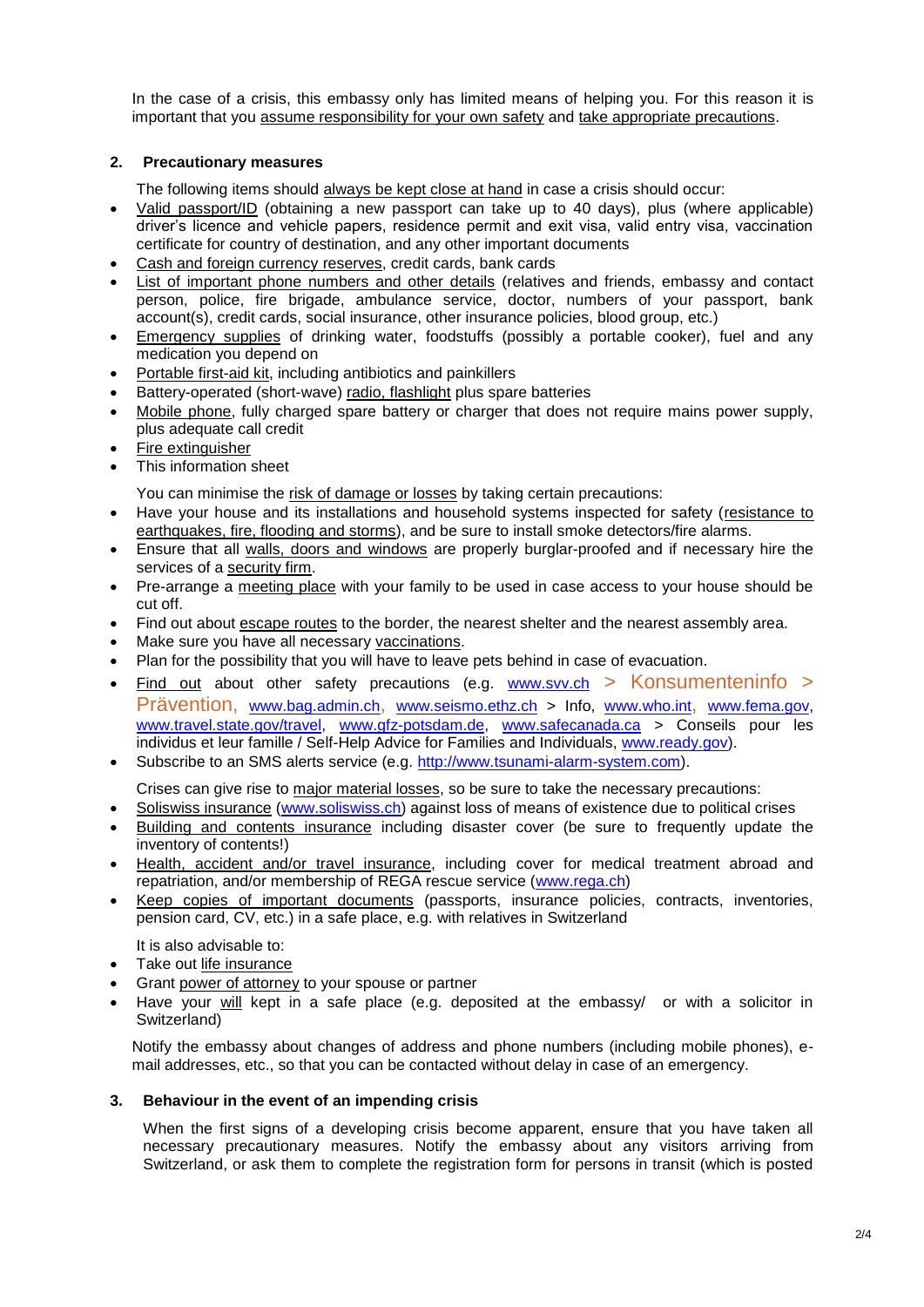on the embassy web site if the threat of a crisis increases), and send it to the embassy. You should also notify the latter about any temporary periods of absence from the country.

In the event of an immediate threat, the embassy may issue cover letters to protect Swiss property against confiscation, wrongful seizure, requisition, damage and other harmful occurrences by identifying it as such.

Crises can escalate very rapidly, with the result that escape routes may be blocked and (safe) evacuation may become impossible. If evacuation becomes necessary, this is usually associated with high risk and you will only be able to take the barest of necessities with you. Switzerland does not have troops at its disposal for assisting with the evacuation of its citizens from foreign countries, and this means it has to rely on the goodwill and assistance of friendly states.

If the situation grows increasingly hazardous, wherever possible it is best to make your own way out of the country while this is still possible, though certainly not later than after the embassy/ issues the necessary recommendations. A recommendation to evacuate will normally only be made if this is unavoidable in view of the existing circumstances and expected developments, and as long as circumstances permit, the procedure comprises three stages:

- Alarm level 1: Recommendation to send family members out of the country, if there are clear indications of an impending breakdown of law and order.
- Alarm level 2: Recommendation to leave the country independently, if law and order are on the verge of collapse but it is still possible to leave in safety.
- Alarm level 3: Recommendation to participate in organised evacuation, if it becomes dangerous to remain in the country and it is no longer possible to leave safely without assistance.

If it becomes too dangerous to leave the country or organise an evacuation, and/or the crisis is expected to ease again before long, the embassy may recommend that you stay in your house, office or hotel.

Wherever possible, the embassy will keep you informed about the development of the situation by issuing circulars, but it is unable to guarantee your safety. In a crisis, communication networks often break down, and this means you yourself are responsible for any decision you may make to stay in the country or leave it, and you also have to bear the associated costs and risks yourself. But be sure to notify the embassy about your intentions and any absences from your place of residence during a crisis.

## **4. Behaviour in a crisis situation**

- Keep yourself informed about the situation by watching TV, listening to the radio (YES FM 89,5, BBC 95,6 for Colombo, 90.8 for the South, 98,4 for the Hill Country) and via the Internet ([www.slbc.lk](http://www.slbc.lk/), [www.yesfmonline.com,](http://www.yesfmonline.com/) www.defence.lk). Keep calm, and do not pay too much attention to rumours.
- Keep in touch with the Swiss embassy or the designated contact. General information (e.g. recommendations for leaving the country) is published on the corresponding web site ([www.eda.admin.ch/country](http://www.eda.admin.ch/country)).
- Keep in touch with your relatives in Switzerland who will be worrying about you.
- Unrest: Stay in your house, office or hotel, and be sure to securely close all doors and shutters. If you happen to be somewhere else (e.g. travelling), make your way home as quickly as possible. Keep away from windows and if possible remain in a protected room in the middle of the house and await further developments. As a rule, unrest tends to ease again within one to three days.
- If you unavoidably have to leave your house, office or hotel, keep away from large gatherings, congested roads and crossroads. Where possible use a vehicle that does not attract attention, and be sure to lock the doors and windows. Do not carry any valuables or objects/documents that might arouse suspicion. If you leave your house frequently, be sure to do so at different times of day and use a different route each time.
- Obey the instructions of law-enforcement officers immediately and without contradiction.
- Never resist someone who is armed. Avoid any form of provocation (sudden movements, eye contact or aggressive staring, mention of political topics), bring your family into play, play down your own importance, do not give an armed person any reason to punish you.
- In the case of hostage-taking, the best strategy is passive co-operation. Try to establish a rapport with the kidnappers. If you are held for a lengthy period of time, draw up a daily schedule with mental and physical exercises. Make a mental note of all your observations. Do not try to escape unless you are absolutely certain of success and are sure you will not endanger other hostages.